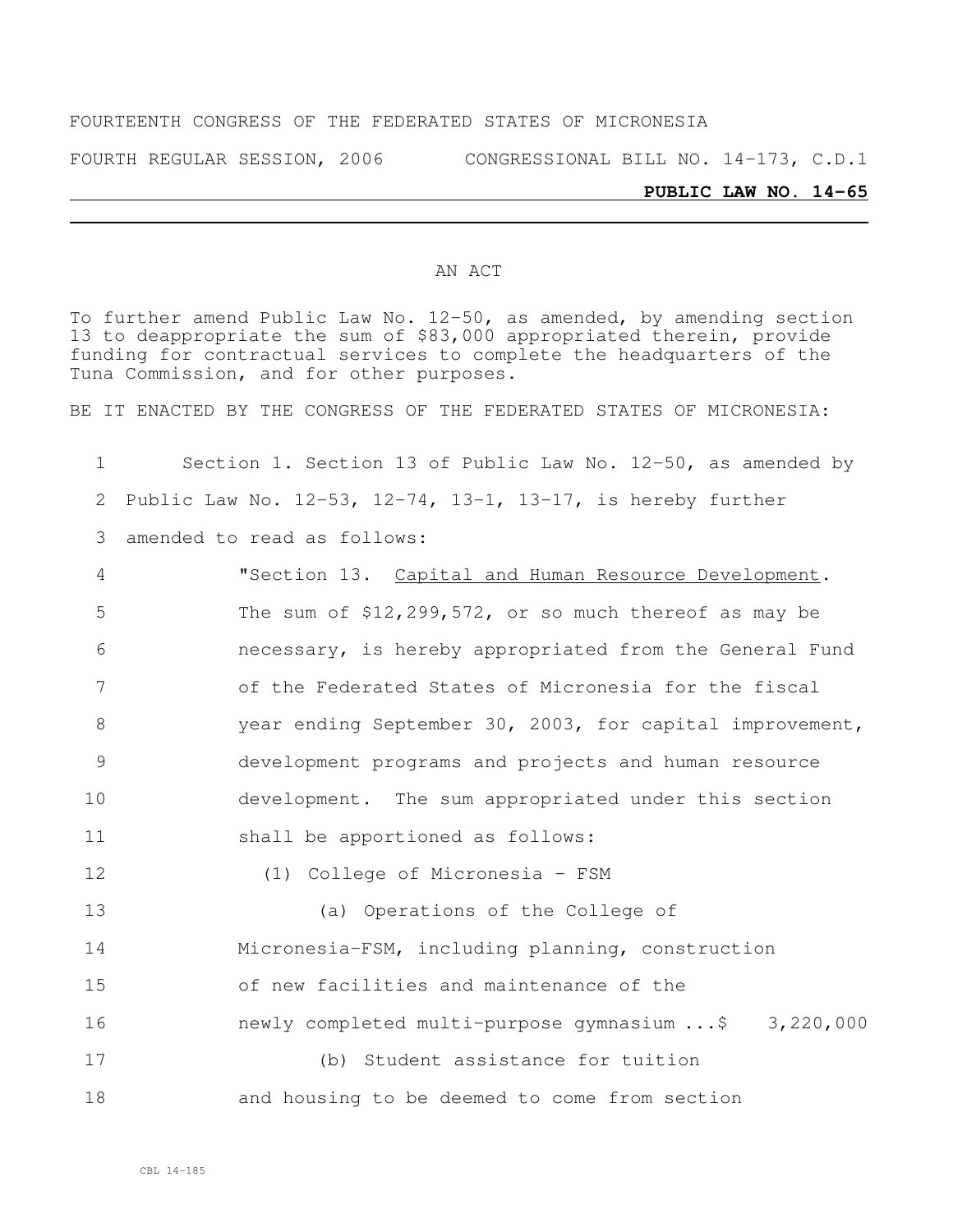| $\mathbf 1$   | 216(a)(3) of the Compact of Free Association   |         |
|---------------|------------------------------------------------|---------|
| $\mathbf{2}$  | PROVIDED that only students maintaining        |         |
| 3             | a passing grade point average will be eligible |         |
| 4             | to receive these grants \$                     | 475,000 |
| 5             | (c) COM-FSM National Campus Standby            |         |
| 6             | Generator                                      | $-0-$   |
| 7             | (d) COM-FSM National Campus Well               |         |
| 8             | Drilling to be deemed to come from the capital |         |
| $\mathcal{G}$ | Account funds available under section 211      |         |
| 10            | of the Compact of Free Association             | 30,000  |
| 11            | (e) FSM Fisheries and Maritime                 |         |
| 12            | Institute                                      | 700,000 |
| 13            | (2) Post-Secondary Educational Assistance      |         |
| 14            | to be deemed to come from section $216(a)(3)$  |         |
| 15            | of the Compact of Free Association             |         |
| 16            | (a) Kosrae State                               | 283,411 |
| 17            | (b) Pohnpei State                              | 639,693 |
| 18            | (c) Chuuk State                                |         |
| 19            | (ii) GPA-based Scholarships,                   |         |
| 20            | PROVIDED THAT the Department of Finance and    |         |
| 21            | Administration of the Federated States of      |         |
| 22            | Micronesia office in Chuuk shall issue any     |         |
| 23            | funds directing to the respective              |         |
| 24            | scholarship recipient                          | 140,000 |
| 25            | (iii) Grants, PROVIDED THAT the                |         |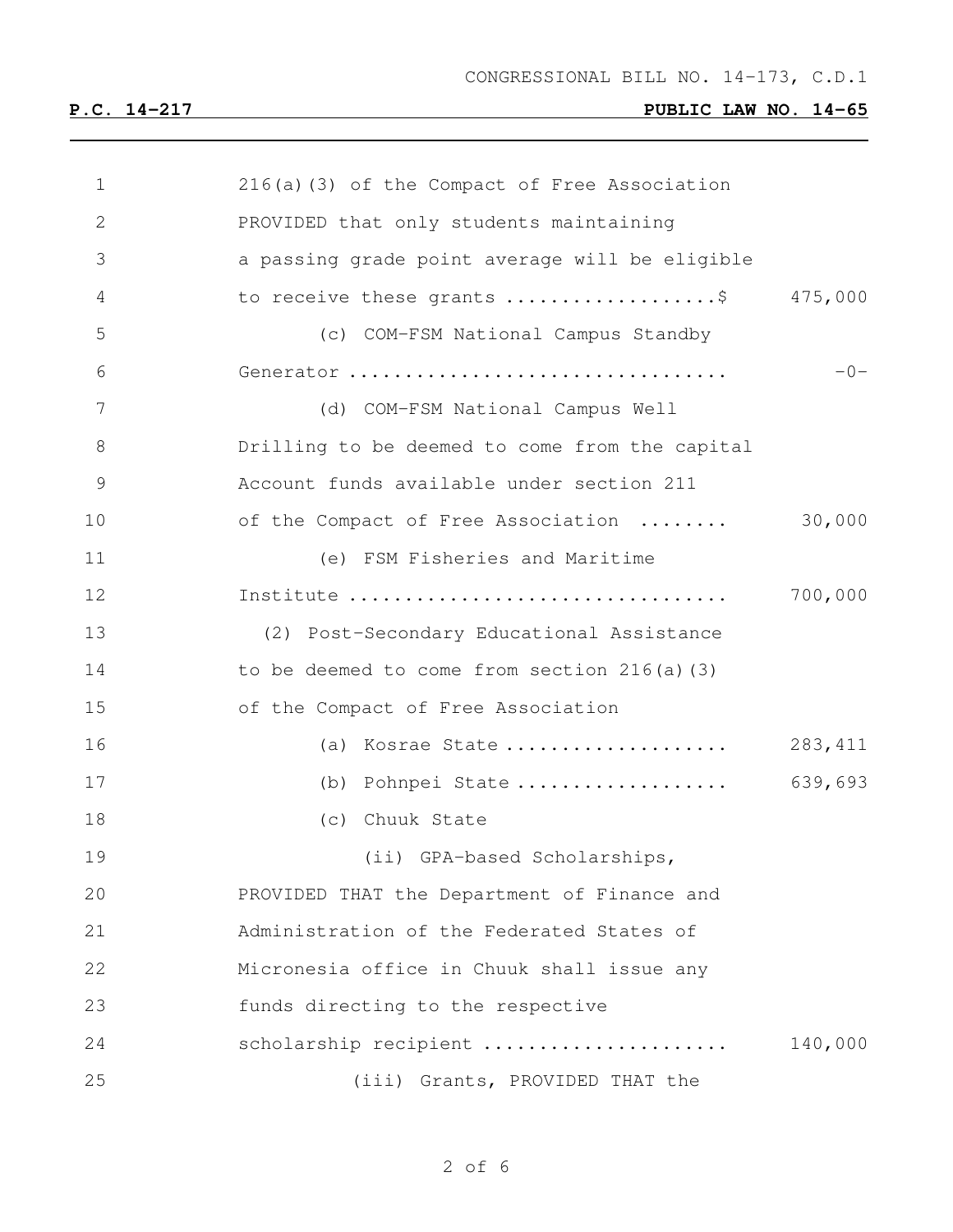| 1  | Department of Finance and Administration        |         |
|----|-------------------------------------------------|---------|
| 2  | of the Federated States of Micronesia office in |         |
| 3  | Chuuk shall issue any funds directly to the     |         |
| 4  | respective scholarship grant recipient  \$      | 773,886 |
| 5  | (d) Yap State                                   |         |
| 6  | (i) Post-Secondary Educational                  |         |
| 7  | assistance                                      | 262,210 |
| 8  | (ii) Scholarships grants for                    |         |
| 9  | Yapese students, with the following conditions: |         |
| 10 | (1) only students maintaining a grade point     |         |
| 11 | average of 2.0 or higher shall be eligible to   |         |
| 12 | receive these grants; (2) taking into           |         |
| 13 | consideration all sources of assistance to      |         |
| 14 | the recipient, no grant funds in excess of      |         |
| 15 | the cost of tuition, room and board shall       |         |
| 16 | be provided to any student; and (3) no more     |         |
| 17 | than \$5,000 of these funds shall be given      |         |
| 18 | to any individual student                       | 95,000  |
| 19 | (e) Graduate Scholarship -                      |         |
| 20 | All States                                      | 100,000 |
| 21 | (3) National Staff Upgrading to be deemed       |         |
| 22 | to come from the capital account funds          |         |
| 23 | available under section 211 of the Compact of   |         |
| 24 | Free Association                                | 50,000  |
| 25 | (4) President's Office Expansion and            |         |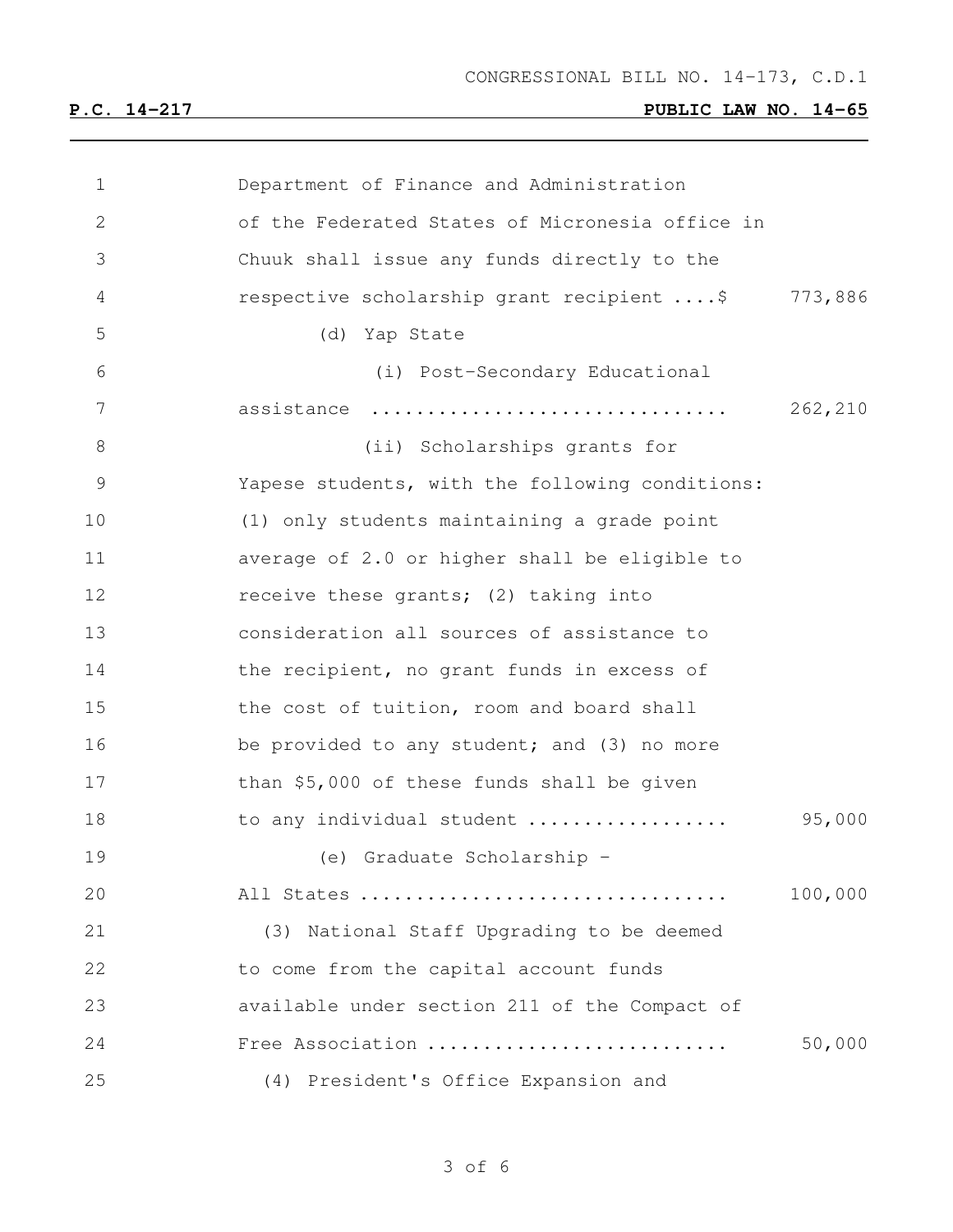| $\mathbf 1$  |                                                 | $-0-$     |
|--------------|-------------------------------------------------|-----------|
| $\mathbf{2}$ | (5) FSM Visitors Bureau to be deemed to         |           |
| 3            | come from the capital account funds available   |           |
| 4            | under section 211 of the Compact of Free        |           |
| 5            | Association                                     | 378,000   |
| 6            | (6) FSM Development Bank - Business             |           |
| 7            | Development Loan Program to be deemed to come   |           |
| 8            | from the capital account funds available        |           |
| 9            | under section 211 of the Compact of             |           |
| 10           | Free Association                                | 1,000,000 |
| 11           | (7) FSM Trust Fund - Account 'S', of which      |           |
| 12           | \$709,640 shall be deemed to come from capital  |           |
| 13           | account funds available under section 211,      |           |
| 14           | \$130,506 shall be deemed to come from funds    |           |
| 15           | available under section $214(b)$ , $$1,094,573$ |           |
| 16           | shall be deemed to come from funds available    |           |
| 17           | under section $215(a)(2)$ , \$8,000 shall be    |           |
| 18           | deemed to come from funds available under       |           |
| 19           | section 215(b)(2) and \$346,462 shall be        |           |
| 20           | deemed to come from funds available under       |           |
| 21           | section 221(b) of the Compact of Free           |           |
| 22           | Association                                     | 3,000,000 |
| 23           | (8) FSM Household Income and Expenditure        |           |
| 24           |                                                 | $-0-$     |
| 25           | (9) M.S. Caroline Voyager Dry-docking to        |           |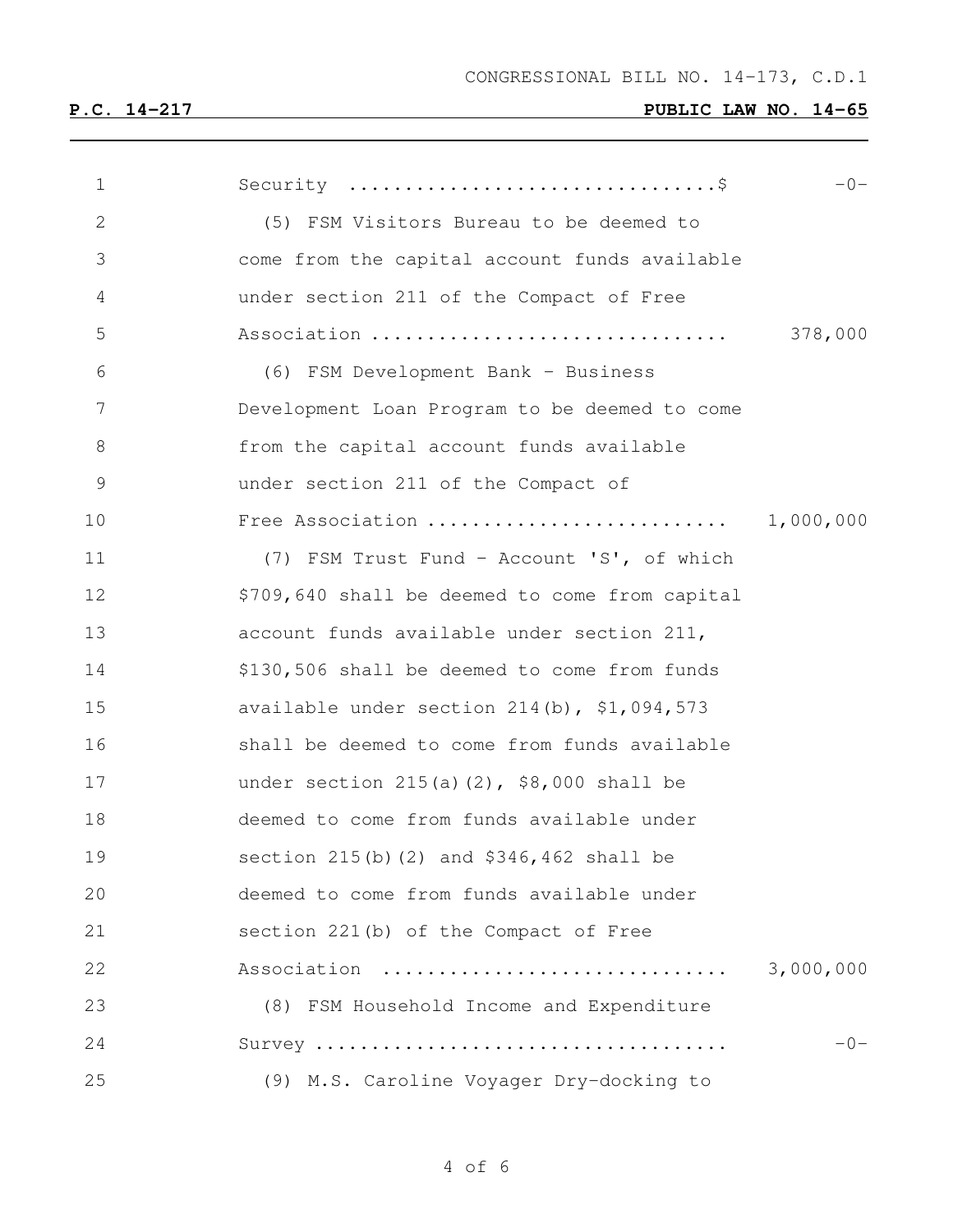| $\mathbf 1$ | be deemed to come from the capital account           |         |
|-------------|------------------------------------------------------|---------|
| 2           | funds available under section 211 of the             |         |
| 3           | Compact of Free Association \$                       | 510,000 |
| 4           | (10) Tuna Commission Building                        |         |
| 5           | Contractual Services                                 | 142,000 |
| 6           | (11) EMPAT Phase III, \$64,000 of which              |         |
| 7           | shall be deemed to come from funds available         |         |
| $\,8\,$     | under section 216(a)(3) of the Compact of Free       |         |
| $\mathsf 9$ | Association                                          | 117,703 |
| 10          | $(12)$ 3 <sup>rd</sup> Convention of the FSM Coastal |         |
| 11          | Fisheries Consortium                                 | 12,239  |
| 12          | (13) FSM Capitol Complex Infrastructure              |         |
| 13          |                                                      | $-0-$   |
| 14          | (14) FSM Public Defender Office Expansion            |         |
| 15          | (Pohnpei Office) to be deemed to come from the       |         |
| 16          | capital account funds available under section        |         |
| 17          | 211 of the Compact of Free Association               | 45,000  |
| 18          | (15) FSM Judiciary Branch Office Renovation          |         |
| 19          | (Chuuk and Yap) to be deemed to come from the        |         |
| 20          | capital account funds available under section        |         |
| 21          | 211 of the Compact of Free Association               | 73,430  |
| 22          | (16) Public Auditor's Office Construction            |         |
| 23          | to be deemed to come from the capital account        |         |
| 24          | funds available under section 211 of the             |         |
| 25          | Compact of Free Association \$                       | 80,000  |